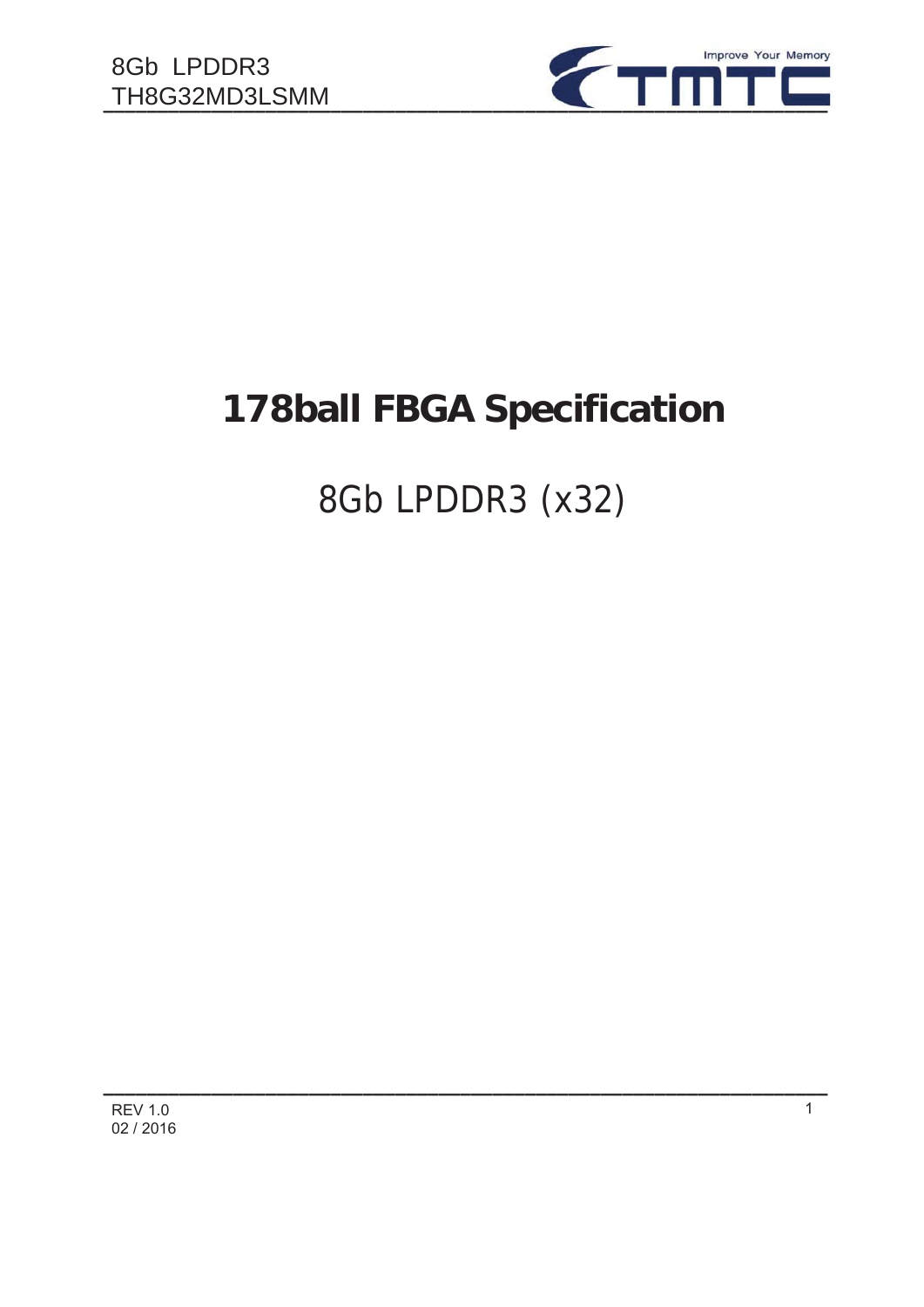# 8Gb LPDDR3

## **FEATURES**



### **[ FBGA ]**

- ̻ Operation Temperature
- $-(-20)^{\circ}$ C ~ 85°C
- Package
- 178-ball FBGA
- $-11.0x11.5mm^2$ , 1.00t, 0.65mm pitch
- Lead & Halogen Free

### **[ LPDDR3 ]**

- $\bullet$  VDD1 = 1.8V (1.7V to 1.95V)
- VDD2, VDDCA and VDDQ =  $1.2V$  (1.14V to 1.30)
- x HSUL\_12 interface (High Speed Unterminated Logic 1.2V)
- Double data rate architecture for command, address and data Bus;
	- all control and address except CS\_n, CKE latched at both rising and falling edge of the clock
	- CS\_n, CKE latched at rising edge of the clock
	- two data accesses per clock cycle
- Differential clock inputs (CK\_t, CK\_c)
- x Bi-directional differential data strobe (DQS\_t, DQS\_c)
	- Source synchronous data transaction aligned to bi-directional differential data strobe (DQS\_t, DQS\_c)

- Data outputs aligned to the edge of the data strobe (DQS\_t, DQS\_c) when READ operation
- Data inputs aligned to the center of the data strobe (DQS\_t, DQS\_c) when WRITE operation
- DM masks write data at the both rising and falling edge of the data strobe
- Programmable RL (Read Latency) and WL (Write Latency)
- Programmable burst length: 8
- Auto refresh and self refresh supported
- All bank auto refresh and per bank auto refresh supported
- Auto TCSR (Temperature Compensated Self Refresh)
- x PASR (Partial Array Self Refresh) by Bank Mask and Segment Mask
- DS (Drive Strength)
- ZQ (Calibration)
- ODT (On Die Termination)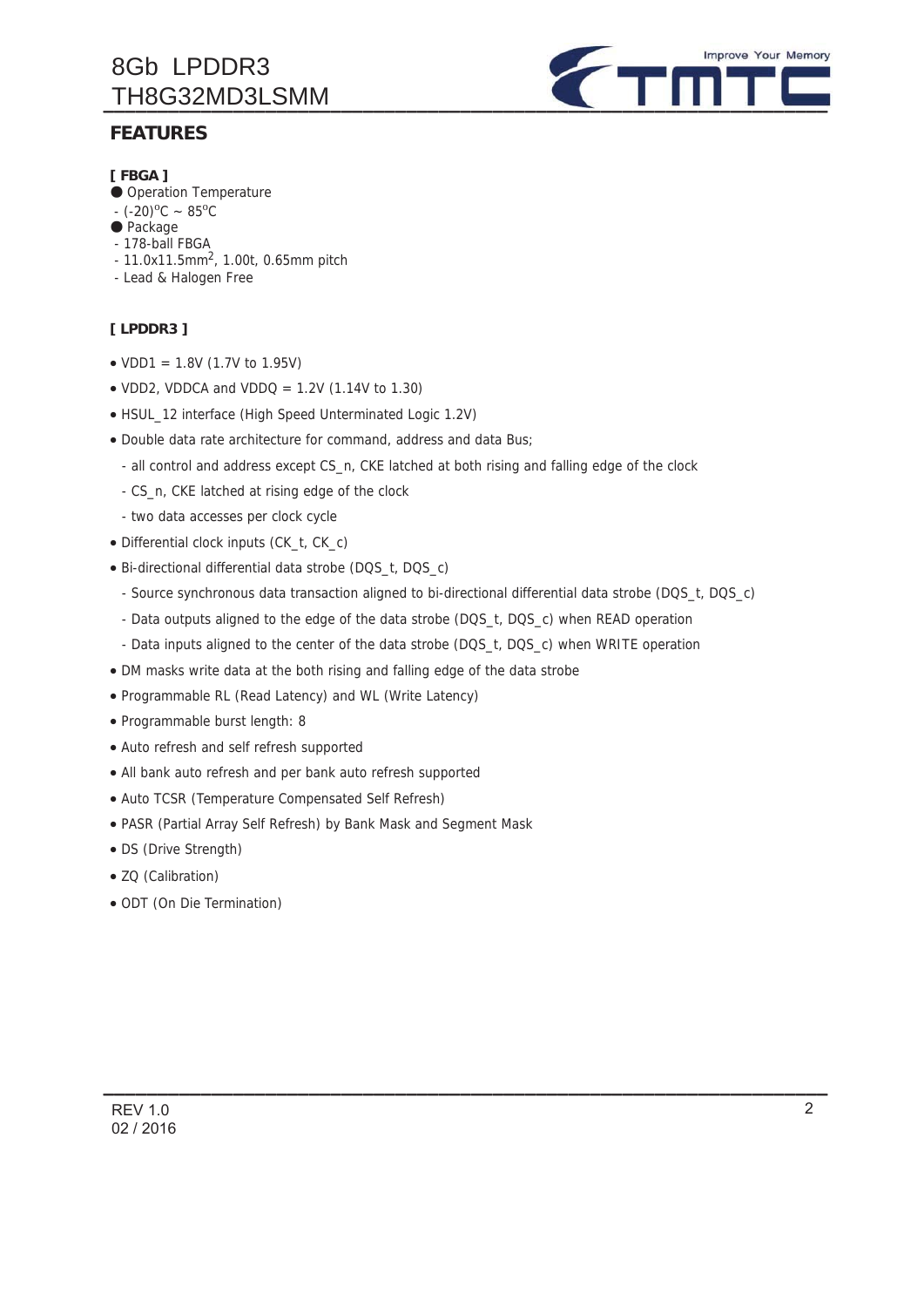

## **Functional Block Diagram**



Note

1. Total current consumption is dependent to user operating conditions. AC and DC Characteristics shown in this specification are based on a single die. See the section of "DC Parameters and Operating Conditions"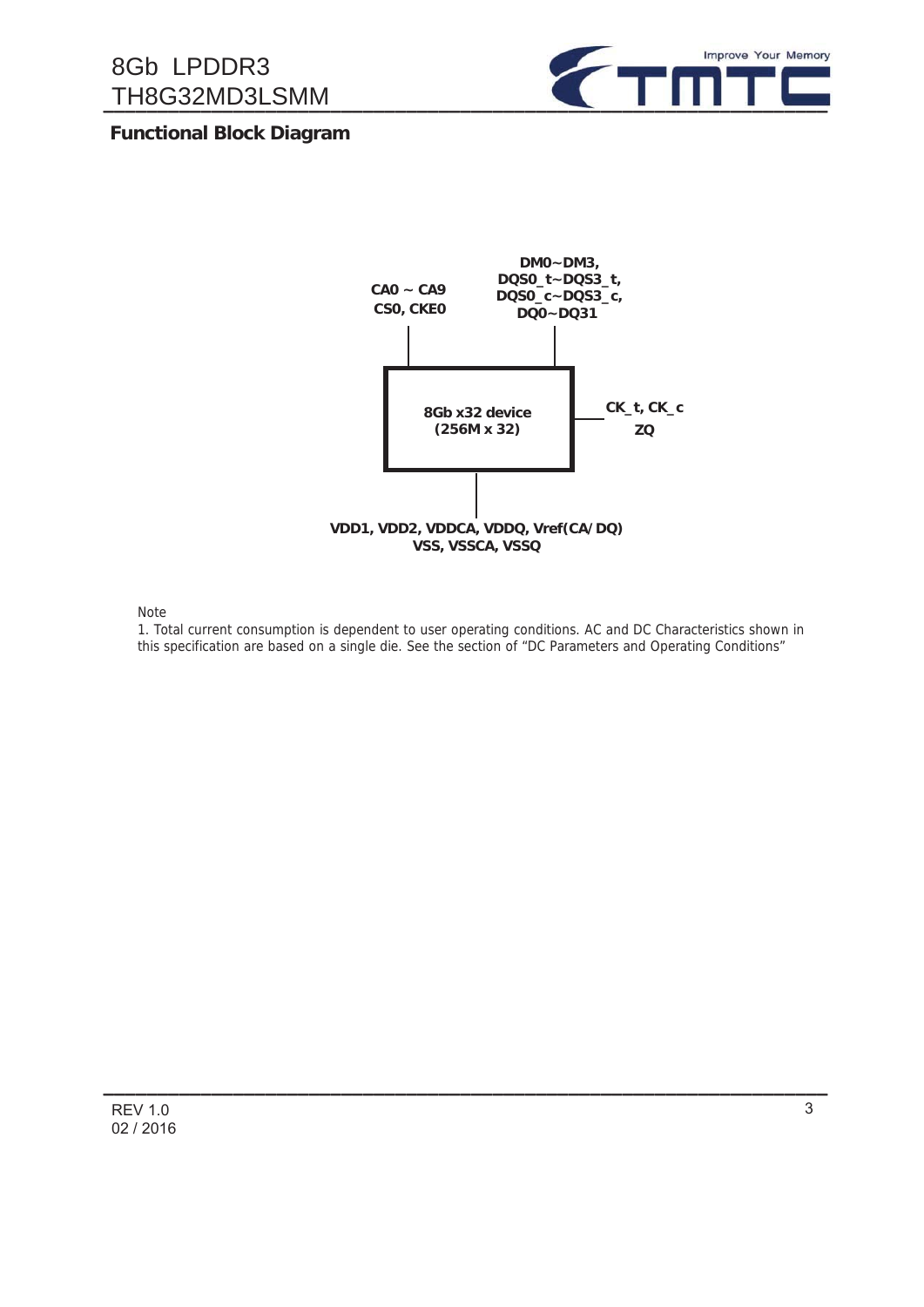

## **ORDERING INFORMATION**

| <b>Part Number</b> | <b>Memory</b><br>Combination | <b>Operation</b><br>Voltage | <b>Density</b> | <b>Speed</b>     | Package                               |
|--------------------|------------------------------|-----------------------------|----------------|------------------|---------------------------------------|
| TH8G32MD3LSMM-H1   | LPDDR3                       | 1.8V/1.2/1.2/1.2            | 8Gb(x32)       | <b>DDR3 1866</b> | 178Ball FBGA<br>(Lead & Halogen Free) |
| TH8G32MD3LSMM-H2   | LPDDR3                       | 1.8V/1.2/1.2/1.2            | 8Gb(x32)       | <b>DDR3 1600</b> | 178Ball FBGA<br>(Lead & Halogen Free) |
| TH8G32MD3LSMM-H3   | LPDDR3                       | 1.8V/1.2/1.2/1.2            | 8Gb(x32)       | DDR3 1333        | 178Ball FBGA<br>(Lead & Halogen Free) |

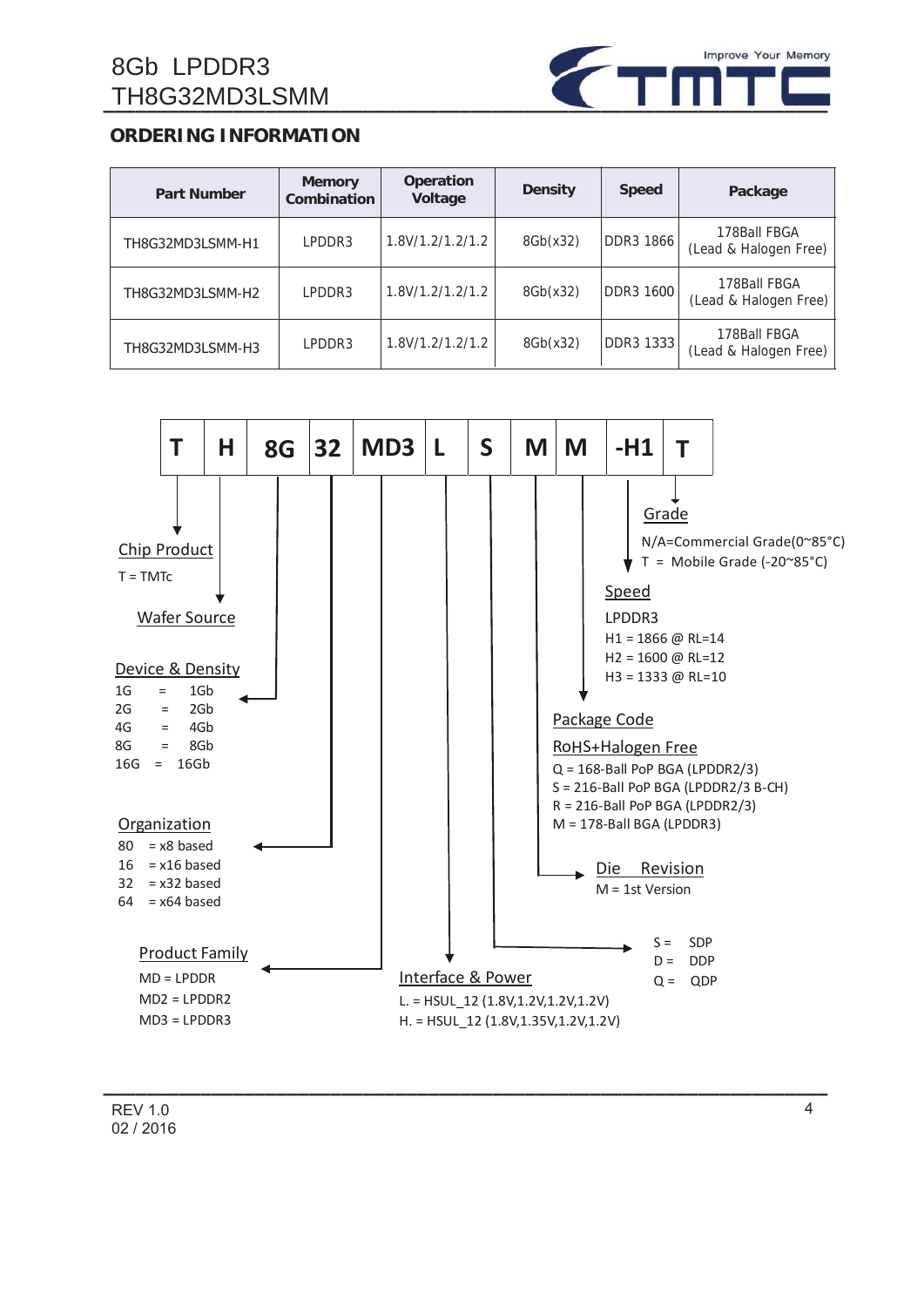

**Ball ASSIGNMENT**

8Gb LPDDR3



#### Note

1. J8 will be used as "ODT". Users who don't use ODT Function can assign J8 as VSSQ.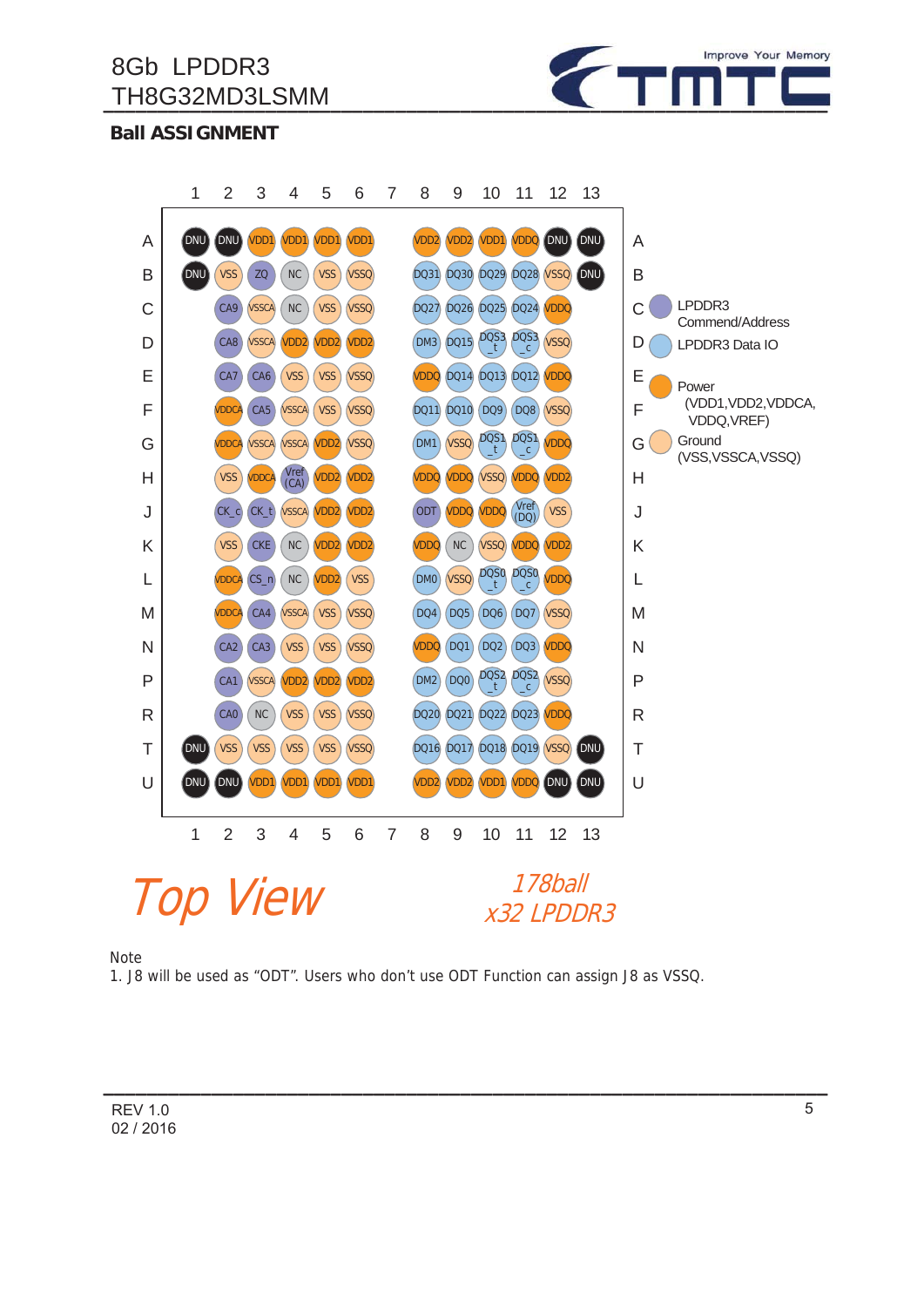# 8Gb LPDDR3



# **Pin Description**

| <b>SYMBOL</b>        | <b>DESCRIPTION</b>                      | <b>Type</b>  |  |
|----------------------|-----------------------------------------|--------------|--|
| CS <sub>0</sub>      | Chip Select                             | Input        |  |
| CK_c, CK_t           | <b>Differential Clocks</b>              | Input        |  |
| <b>CKEO</b>          | Clock Enable                            | Input        |  |
| $CAO - CA9$          | Command / Address                       | Input        |  |
| $DOO \sim DO31$      | Data I/O                                | Input/Output |  |
| $DMO \sim DM3$       | Input Data Mask                         | Input/Output |  |
| $DQSO_t \sim DQS3_t$ | Differential Data Strobe (rising edge)  | Input/Output |  |
| $DQSO_c \sim DOS3_c$ | Differential Data Strobe (falling edge) | Input/Output |  |
| ZQ                   | Drive Strength Calibration              | Input/Output |  |
| VD <sub>D1</sub>     | Core Power Supply                       | Power        |  |
| VDD <sub>2</sub>     | Core Power Supply                       | Power        |  |
| <b>VSS</b>           | Ground                                  | Ground       |  |
| <b>VDDQ</b>          | I/O Power Supply                        | Power        |  |
| <b>VDDCA</b>         | CA Power Supply                         | Power        |  |
| <b>VSSCA</b>         | CA Ground                               | Ground       |  |
| <b>VSSQ</b>          | I/O Ground                              | Ground       |  |
| <b>VREF</b>          | Reference Voltage                       | Power        |  |
| ODT                  | On Die Termination Enable               | Input        |  |

### **Input/Output Capacitance**

| <b>Parameter</b>                               | Symbol     | Min        | Max        | Unit |
|------------------------------------------------|------------|------------|------------|------|
| Input capacitance, CK_t and CK_c               | <b>CCK</b> | <b>TBD</b> | <b>TBD</b> | pF   |
| Input capacitance, all other input-only pins   |            | <b>TRD</b> | <b>TRD</b> | pF   |
| Input/output capacitance, DQ, DM, DQS_t, DQS_c | CIO        | <b>TBD</b> | <b>TBD</b> | pF   |
| Input/Output Capacitance ZQ                    | CZO        | <b>TBD</b> | <b>TBD</b> | рF   |

(TOPER; VDDQ = 1.14-1.3V; VDDCA = 1.14-1.3V; VDD1 = 1.7-1.95V, VDD2 = 1.14-1.3V)

Note:

1. This parameter applies to both die and package.

2. This parameter is not subject to production test. It is verified by design and characterization. The capacitance is measured according to JEP147 (Procedure for measuring input capacitance using a vector network analyzer (VNA) with VDD1, VDD2, VDDQ, VSS, VSSCA, VSSQ applied and all other pins floating).

3. CI applies to CS\_n, CKE, CA0-CA9.

4. DM loading matches DQ and DQS.

5. MR3 I/O configuration DS OP3-OP0 = 0001B (34.3 Ohm typical)

6. Maximum external load capacitance on ZQ pin, including packaging, board, pin, resistor, and other LPDDR3 devices: 5pF.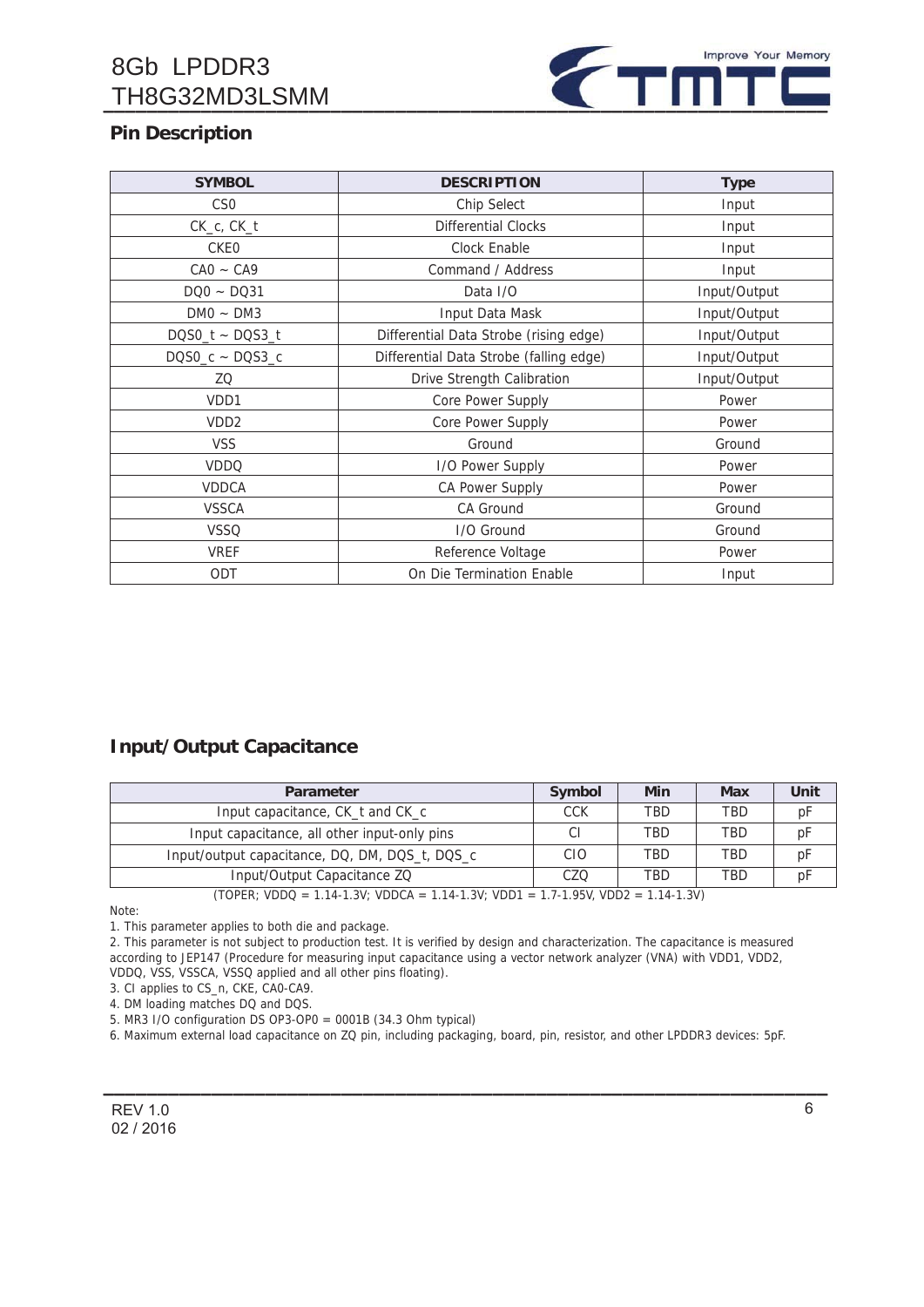# 8Gb LPDDR3



# **PACKAGE INFORMATION**

178 Ball 0.65mm pitch 11.0mm x 11.5mm  $[t = 1.00$ mm max] FBGA